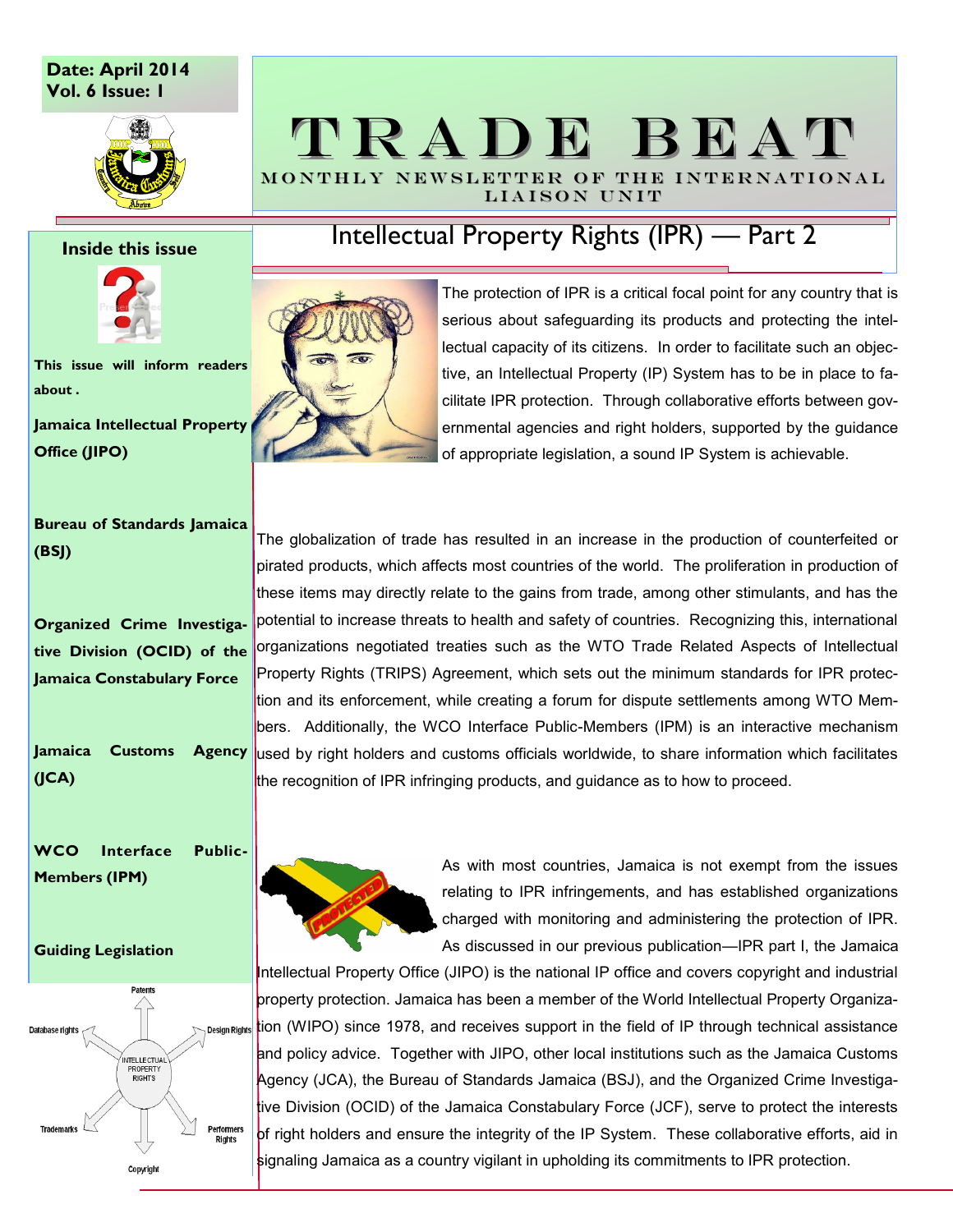# **Governmental Agencies Concerned with Intellectual Property Protection**

# **JAMAICA INTELLECTUAL PROPERTY OFFICE (JIPO)**

The Jamaica Intellectual Property Office (JIPO), an agency of the Ministry of Industry, Investment and Commerce (MIIC), is a statutory body which acts as the national Intellectual Property office. JIPO is divided into three (3) IP Directorates which govern copyright and related rights; patents; and trade marks, geographical indications and industrial designs. It is headed by an Advisory Board with an Executive Director who handles the agency's day-to-day activities, and is supported by the Managers of the IP Directorates. Through these activities, right holders such as individual creators and innovators, micro, small and medium-sized enterprises (MSME's), corporations and institutions, are able to benefit and create wealth while enhancing their IP capacities, through guidance by JIPO in acquiring and maintaining their Intellectual Property. JIPO is also responsible for implementing IP strategies, providing legislative and policy advice, and facilitating training for border control officials and IP stakeholders, as part of its mandate in administering the following IP systems in Jamaica:

- **Copyrights and Related Right**
- **Trade Marks**
- **Geographical Indications (GIs)**
- **Industrial Designs**
- **Patents**
- **Layout-Designs (Topographies)**
- **New Plant Varieties**
- **Traditional Knowledge and Cultural Expressions**



# **BUREAU OF STANDARDS JAMAICA (BSJ)**

The Bureau of Standards is an agency of the MIIC, with primary responsibilities Bureau of Standards for promoting and encouraging standards relating to commodities, processes and practices. In this capacity, the Bureau contributes to IPR protection by en-

suring that products of inferior quality are kept outside Jamaica's borders. Established by the 1969 Standards Act, the BSJ is a statutory body and is governed by a fourteen member Standards Council. The work of the BSJ is also service oriented in terms of conformity assessment such as certification, inspection and testing as well as metrology (which is the science of measurement). Its main activities include: facilitating the development of standards and other requirements to which particular commodities, services, practices and processes must comply; monitoring for compliance; conducting tests and calibrating instruments; certifying products and management systems; providing industrial training and promoting research and education in standardization. The Bureau's portfolio includes ensuring compliance with The Standards Act (1968), The Processed Food Act (1959) and the Weights and Measures Act (1976). The mandate of the BSJ is also implemented under The Trade Act (1955), The Customs Act (1941), The Petroleum (Quality Control) Regulations (1990) and The CARICOM Regional Organization for Standards and Quality Act (2005).

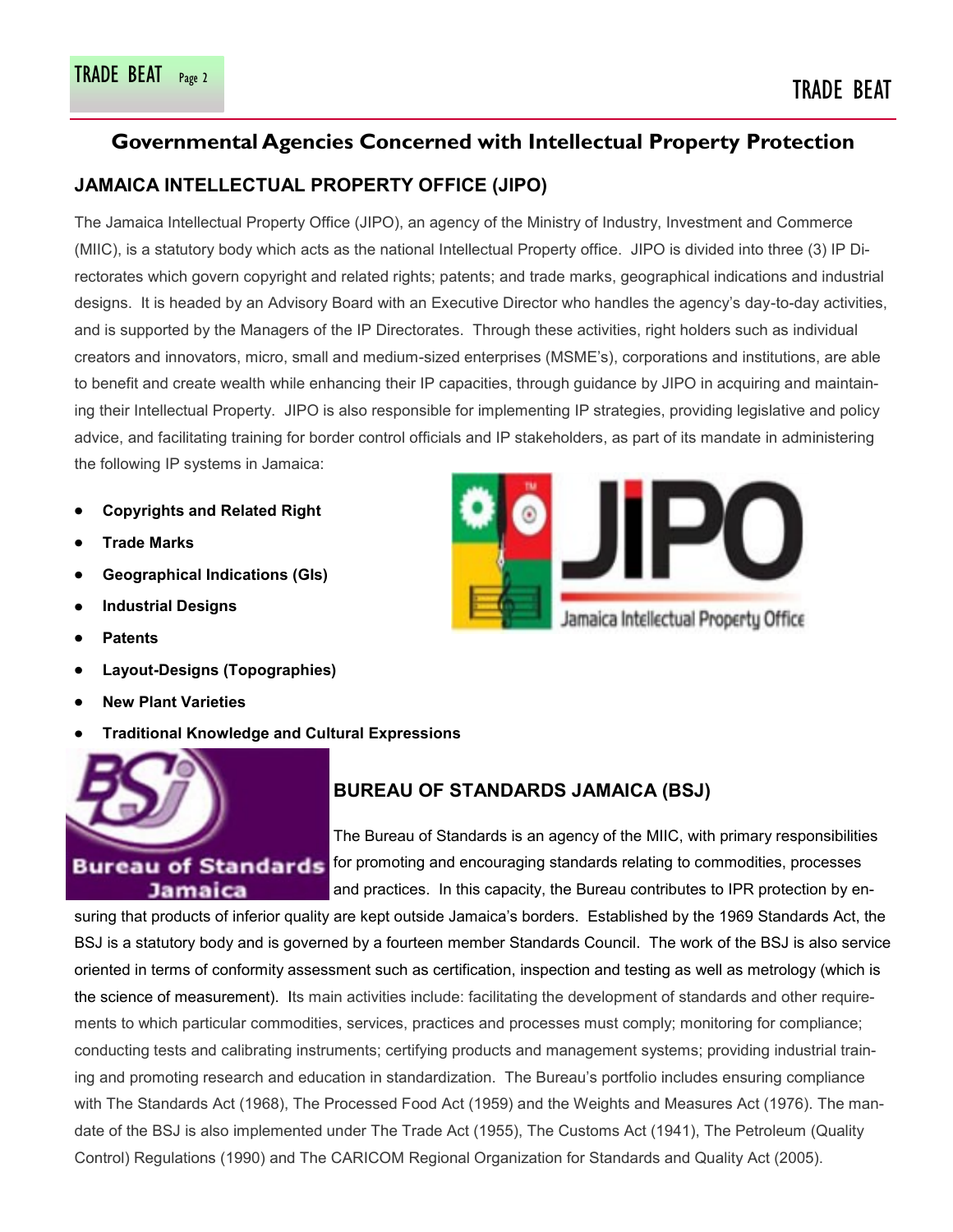# **ORGANIZED CRIME INVESTIGATION DIVISION OF THE JAMAICA CONSTABULARY FORCE (OCID)**

OCID was formed in August 1990, to investigate an increase in financial and transnational criminal activities. The Organized Crime and Defence Unit of which OCID is a part, provides the Ministry of National Security with



# **JAMAICA CUSTOMS AGENCY (JCA)**

The Jamaica Customs Agency (JCA) is an executive agency of the Ministry of Finance and Planning (MoFP), and is guided by three (3) specific mandates which are the equitable collection of revenue, the protection of Jamaica's borders against illicit imports and the facilitation of trade. The protection of Intellectual Property falls under the mandate of border protection and as such IPR infringements are a matter of concern in terms of enforcement. In order to target and detect IPR infringing goods, relations with the trade community and Customs have been established and are guided by the use of effective intelligence in order to enhance the enforcement objectives. Customs is charged with developing strategies to identify and prevent the entry or exit of infringing goods, in collaboration with right holders, so as to effect appropriate solutions. Through the use of documentation and electronic systems, determinations are made to target potentially infringing goods to identify cargo possessing the most risk. The WCO offers guidelines for targeting and detecting IPR infringing goods, as well as access to its IPM mechanism that enables Customs officers to identify and educate themselves on protected products. This assists in the targeting of infringing products, which enhances the capacity of Customs and contributes to enforcement efforts and the overall mandate.



## **WCO INTERFACE PUBLIC-MEMBERS (IPM)**

The WCO is an intergovernmental organization representing the interests of one hundred and seventy nine (179) customs administrations globally. IPM is the principal communication tool used to combat counterfeiting and piracy, and is at the core of the WCO's IPR strategy. This online tool was introduced in 2010 to serve as an interface between frontline Customs officers and the private sector, and now provides for the inclusion of legal stakeholders with an interest in IPR protection.

IPM is also a mobile application that enables right holders to provide Customs officers with real-time data on their products, and is the only global anti-counterfeiting tool which facilitates the identification of counterfeiting items. Customs officers can access this information anywhere in the world via a simple and secure interface available in their national language, and it serves as a permanent training tool through its e-learning facility which can be accessed at anytime to identify products, brands and the distinguishing features between counterfeit and genuine products.

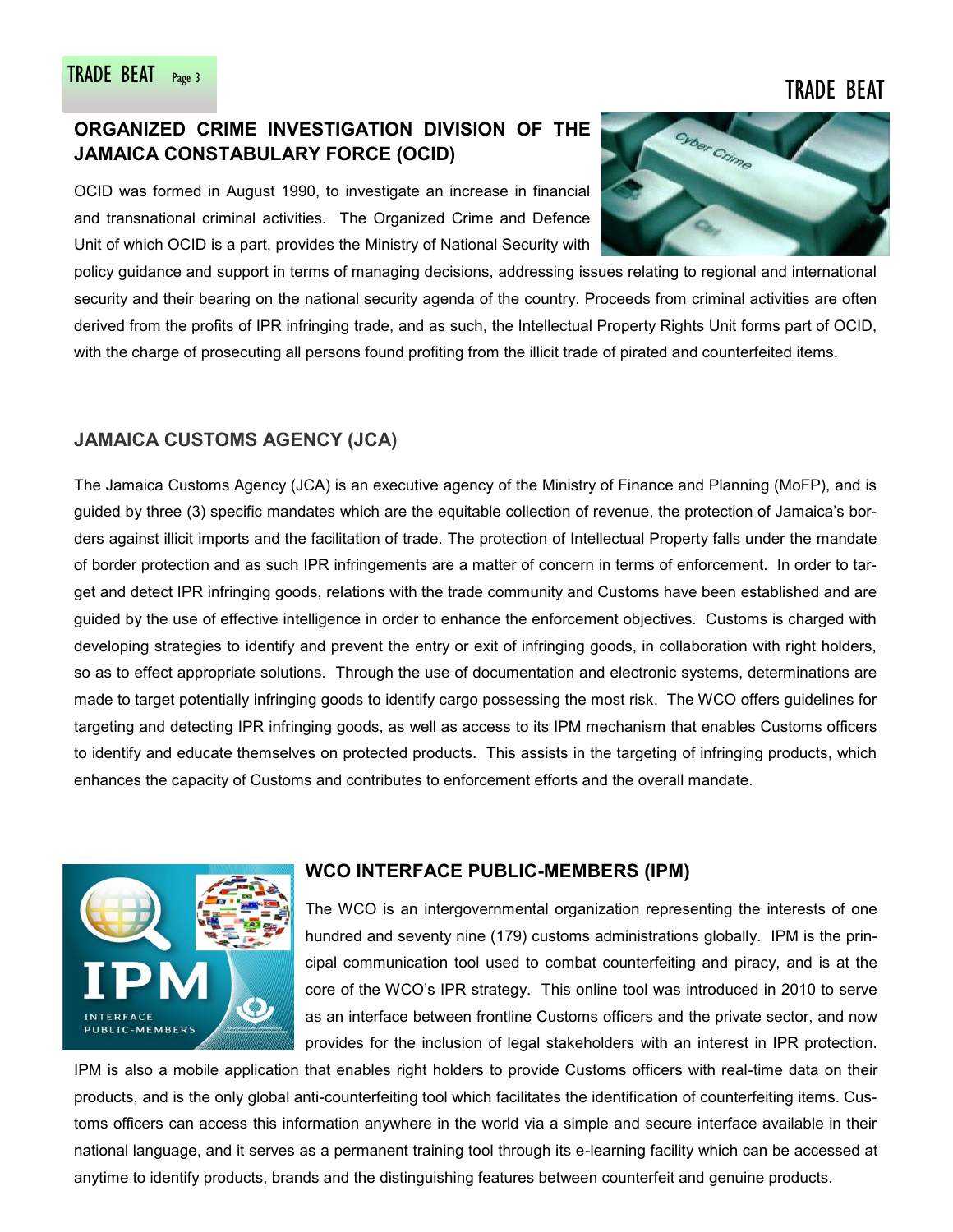# TRADE BEAT Page 4 TRADE BEAT PAGE 4 TRADE BEAT

IPM offers access to multiple databases provided by trusted sources of product information for identification purposes. The latest version of IPM allows product barcodes to be scanned by mobile devices, which enables automatic connection to any authentication service linked to the protected product. A global network of track & trace and authentication solution that interfaces with IPM has been established through '*IPM Connected'* which is a WCO IPM product. The product allows Customs officers to scan the barcode of products, and if it is secured by a track & trace or an authentication solution, IPM automatically launches the application, allowing the officer to instantly verify the authenticity of the product. IPM has proven to be a dynamic and essential tool that aids in the fight against piracy and counterfeiting, and remains relevant to serving and protecting the needs of right holders, while providing customs officials with an effective tool.

# **TYPICAL RISK INDICATORS FOR BORDER CONTROL**

- Merchandise in non-standard sized or shaped packaging.
- Merchandise with inferior packaging, such as blurred or distorted print and merchandise with photocopied instruction manual.
- Merchandise missing lot numbers, factory codes, expiration dates, dates of manufacture, or other standard markings.
- Merchandise missing a copyright or trademark notice, especially on wellknown copyrighted work or on goods bearing a well-known trademark.
- Merchandise imported at a port not usually used by the importer of the genuine merchandise.
- Merchandise imported by, or consigned to, someone not on a list of authorized licensees provided by the right holder.
- Merchandise that is substantially undervalued and/or underinsured for goods of that type.

# **LEGAL AUTHORITIES FOR IPR INFRINGEMENTS**

### **Goods Prohibited to be imported**

- Customs Act: Section 40 (ii)
- Merchandise Marks Act: Section 3 and Section 11